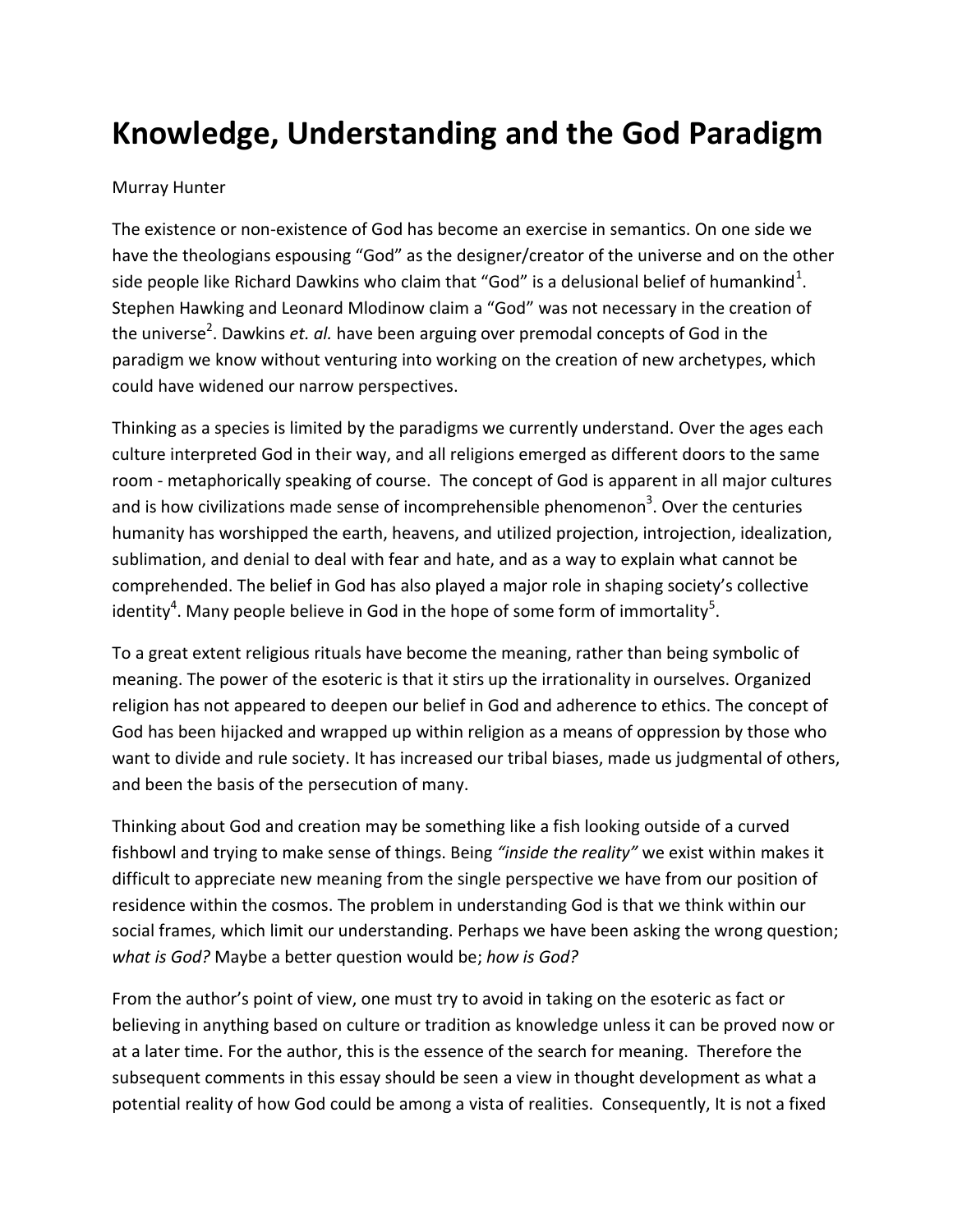view, but thinking in progress, which will become outdated as new knowledge emerges. What I have to say is mere possibility rather than fact.

Perhaps the greatest mystery is understanding the medium or environment we exist within. We are really not much different than a fish in a fishbowl. How we see the environment around us influences what we believe. This is true both socially and scientifically. As we adopt new frames or paradigms our views of the environment change. For example, we once treated some types of psychosis with lobotomies, now we can treat those same disorders through drugs and therapy. Once we saw the universe revolving around the earth, then the earth and planets revolving around the sun in a synchronized Newtonian order, and now we see the solar system as a dynamic environment. The truth changes as we acquire more knowledge. This has occurred in all domains, fields and disciplines, except for the theology of God.

Present monotheistic religions take an ego-centric view of humanity. The human species is at the centre of the environment if we take the scriptures literally. This places the earth at the centre of the universe and humanity as its master, blocking our ability to view the environment for what is. Many have been persecuted for thinking differently to accepted socially constructed explanations of the unknown.

Many theories exist about the grand order of things, from cosmic consciousness to the evolving hypotheses of quantum mechanics. Cosmic consciousness, M-theory, and the multiverse still have esoteric appearances and connotations. However, we only need to look at the environment to see a structure created out of relatedness<sup>6</sup> with an almost infinite number of phenomena occurring simultaneously in the personal, social, physical, and galactic domains; in what could be postulated a grand *self organizing system.*

This grand order from the smallest particle to the cosmos itself can be linked through one heuristic that can be found within the ancient *Pali* texts. This heuristic known as *paticcasamuppāda* or dependent origination can be summed up in four simple phrases that explain all phenomena and reality;

*When there is this, that is With the arising of this, that arises When this is not, neither is that With the cessation of this, that ceases* 

The general principle of dependent origination concerns the fundamental structure of nature and how the elements within it interrelate. The doctrine of dependent origination looks upon the universe as a continuous succession of action, reaction, and effect within a state of dynamic flux and transformation. Max Brown postulated that the occurrence of entity "A" relies upon the occurrence of entity "B", *i.e., "B" is the cause of "A".* This implies antecedence where causes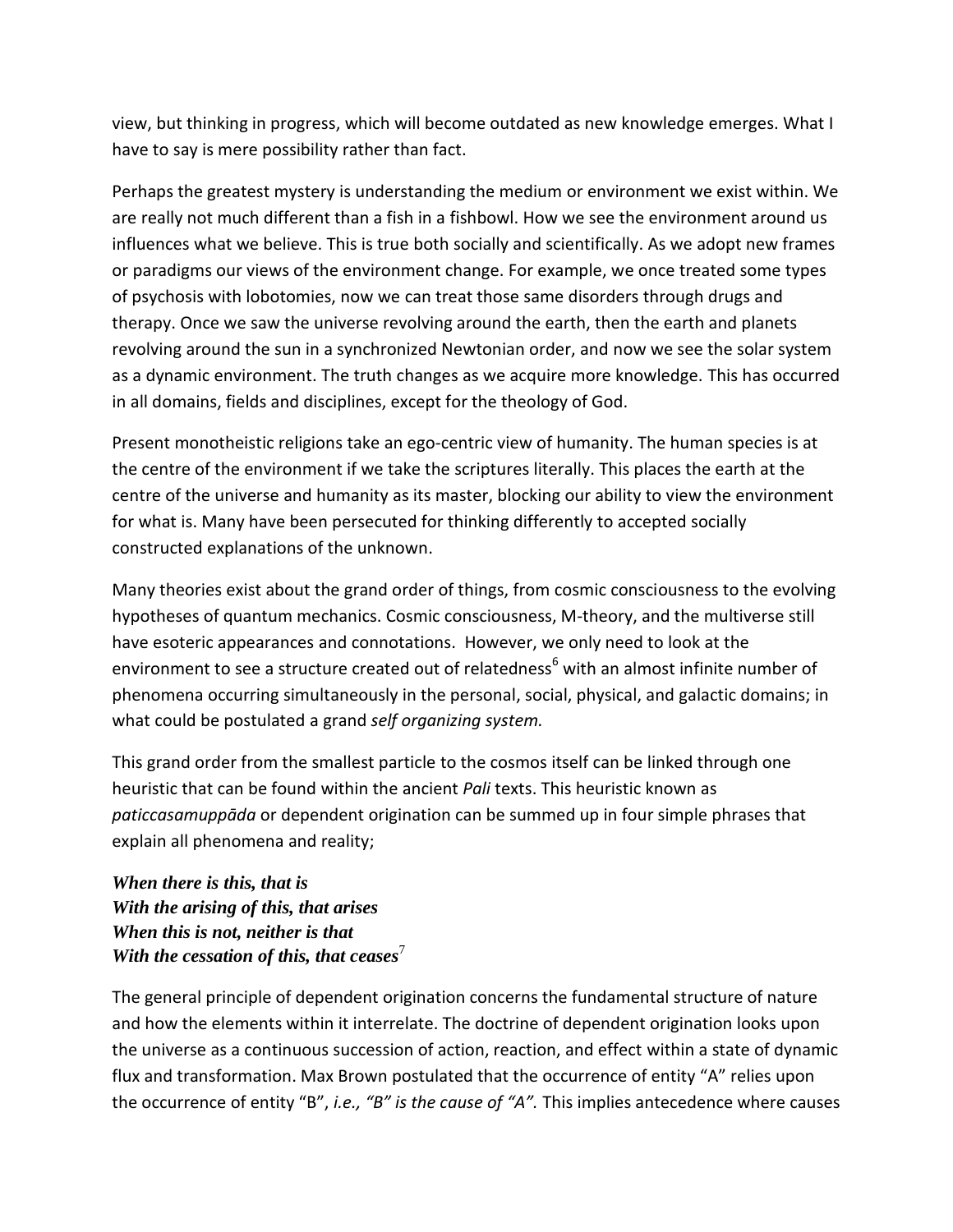must precede or at least simultaneously exist for something else to exist. These phenomena must be spatially connected by a chain of immediate things in conduit<sup>8</sup>. However this is abandoned by dependent origination where mutual arising with entities co-depending upon each other for existence. Dependent origination is not a sequential linear process; it is a cycle with no beginning and no end.

Charles Darwin in the last paragraph of *The Origin of Species* wrote;

*"It is interesting to contemplate a tangled bank, clothed with many plants of many kinds, with birds singing on the bushes, with various insects flitting about, and with worms crawling through the damp earth, and to reflect that these elaborately constructed forms, so different from each other, and dependent upon each other in so complex a manner, have all been produced by laws acting around us*<sup>9</sup> *".*

This gives us a perspective of his sense of wonderment about the complexity<sup>10</sup> and interrelationships within the biological system of life and evolution that the concept of dependent origination postulates. Thus only through interrelatedness can we see meaning;

*Paper without a tree A tree without soil Soil without water Water without clouds Clouds without an atmosphere An atmosphere without oceans.*

This according to Winnicott is also relevant to human relationships, the family and the outside world $^{\rm 11}$ ;

*A child and a parent A parent and a partner Partners and family Family and friends Friends and humanity Humanity and nature.*

Everything in the realms of nature and humanity are dependent upon each other for existence. Things only exist through relatedness<sup>12</sup>. We can only exist through relatedness. Nothing can exist in isolation as it all depends upon numerous determinants which are all interrelated. If one doesn't exist then the rest can't exist. This continually changes, therefore entities change must change to adapt.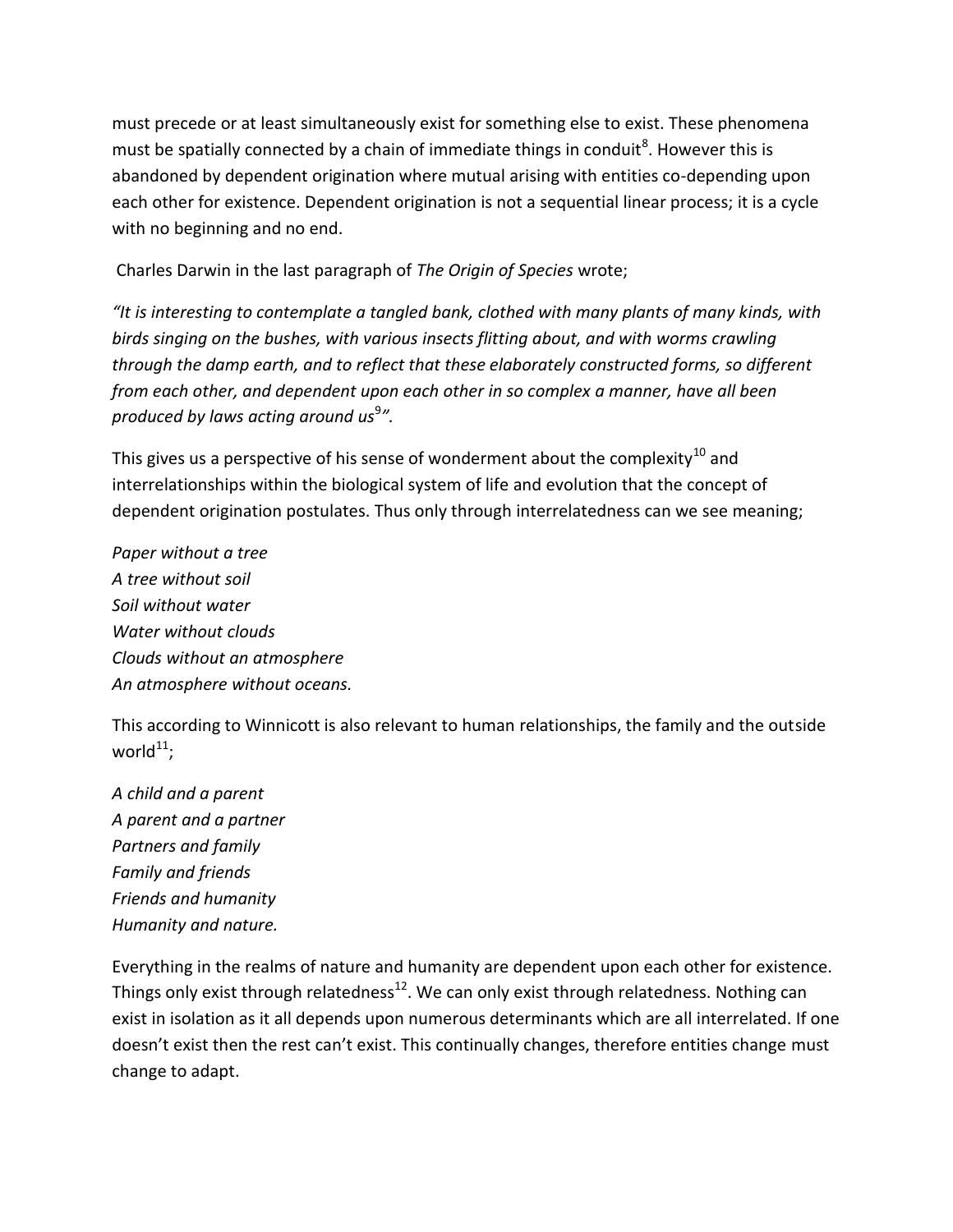This can be clearly demonstrated with a plant where the plant relies upon the soil as a medium, minerals and nutrients to grow, moisture as carrier for the nutrients and a building block for cellular structures and the sun to enable photosynthesis for the building to occur. Without any of these, the plant cannot exist. The determinants that enable a plant to grow do not influence the plant in any sequential order of time. They must exist together, interdependent of each other. The plant contributes to maintaining the system through the shedding of leaves and other foliage, which decays, adding to the humus and trace minerals in the soil. In theory for anything to exist in isolation, it must be self-sustaining and stable. However within the laws of nature that is impossible, thus as a consequence everything is only transient with no intrinsic properties of its own. All entities are created and sustained through interrelationship. There is no beginning or end as the question of what came first cannot be answered: *"the seed or the plant, or the chicken or the egg?"*



Figure 1. The dependence of a plant upon the whole environment to survive<sup>13</sup>.

There is no such thing as chance. Every event is a result of the consequences of previous events, cumulating as multiple influences upon what is. Therefore the notion of chance depends upon preconditions. As nothing exists in isolation, everything depends upon predeterminants that are not sequential or required to arise in any particular order. This is in great contrast to the classical paradigm where the universe was deemed to be predictable like billiard balls rolling upon a table. Quantum behavior is also attuned to human behavior which is much less predictable and impossible to measure through mathematics; where only probability can be predicted through heuristics.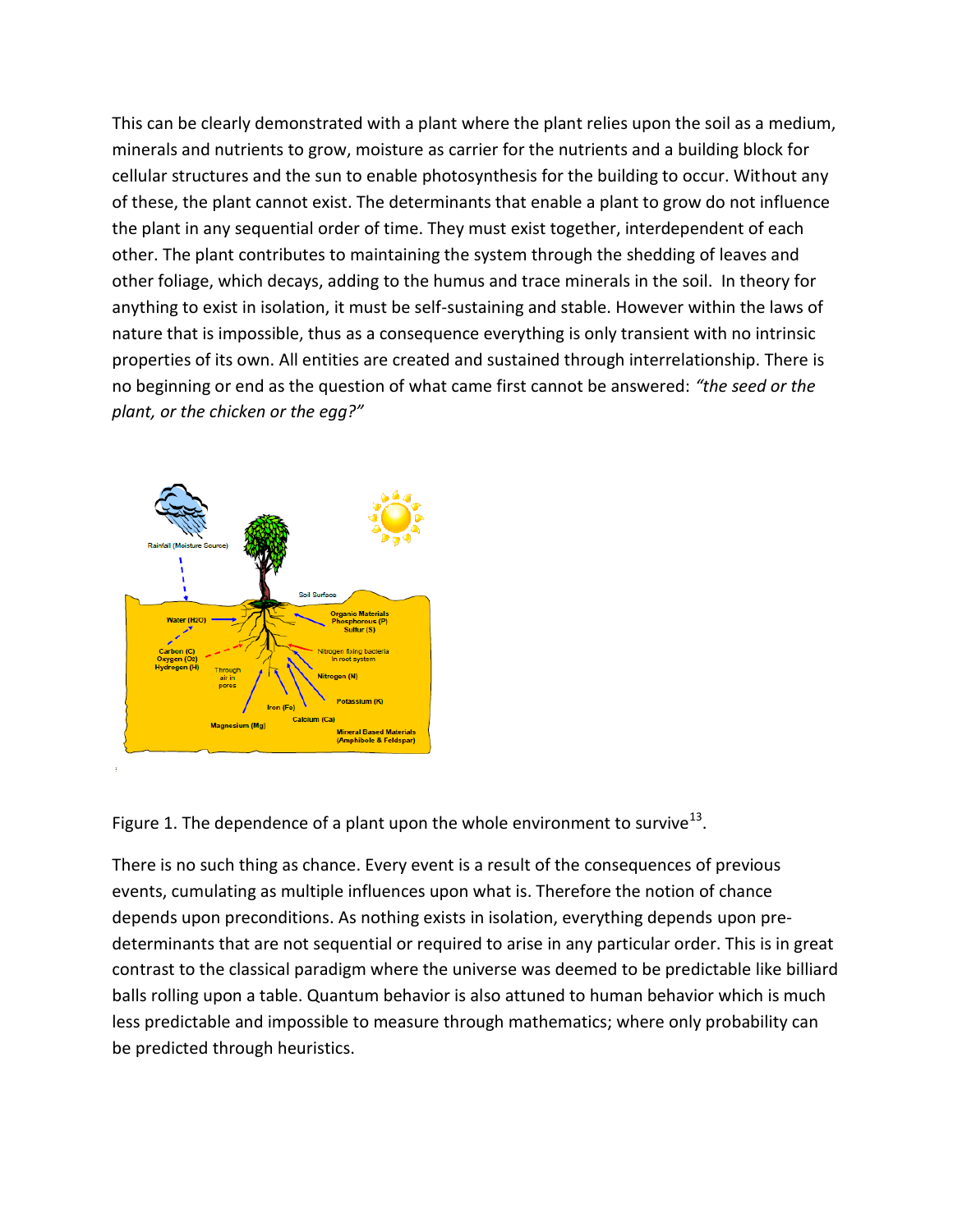Dependent origination as a universal heuristic would look something like figure 2. The lines represent and interplay of two causal factors, one linear and the other synchronic that contribute to a non-linear pattern. Lines (2) and (4) are linear and connect past events overtime to the present and ground the future. Lines (1) and (3) are synchronic and connect objects and events to the present moment. These two basic principles intersect representing that all events are influenced by the two sets of conditions. Structurally this divides a system into parts, connecting the past, present and future together. The past and present circumstances determine the present which creates consequences for the future. However don't confuse time itself as a determinant, as time is itself a 'manmade' invention<sup>14</sup>. Time itself does not directly influence events, only what happens within the framework of time.



Figure 2. The dependent origination or *"God"* heuristic?

Every event takes place in a context determined by the combined influence of past events and present circumstances. Every event has repercussions in the present with reverberations extending into the future. The strength of the influence will depend upon the intensity of the event. Sometimes events reverberate and amplify an effect and sometimes events may suppress an event<sup>15</sup>. However this is not the result of a chain of causes leading to effects strung over time. Any event may be affected by a past event and present circumstances which may lead to unexpected feedback loops during the causal process<sup>16</sup>. Due to this possibility of any event happening at any time, the causation or arising process is extremely fluid and complex<sup>17</sup>. The *Pali* explains the phenomena using the metaphor of water rather than the *wheel of samsara*, thus metaphors such as *ebb and flow* are much more suitable than *"sequencity*"*.*

If everything existed in linear relationships, everything would be totally predictable and deterministic and the future would be unable to change from the present and past. If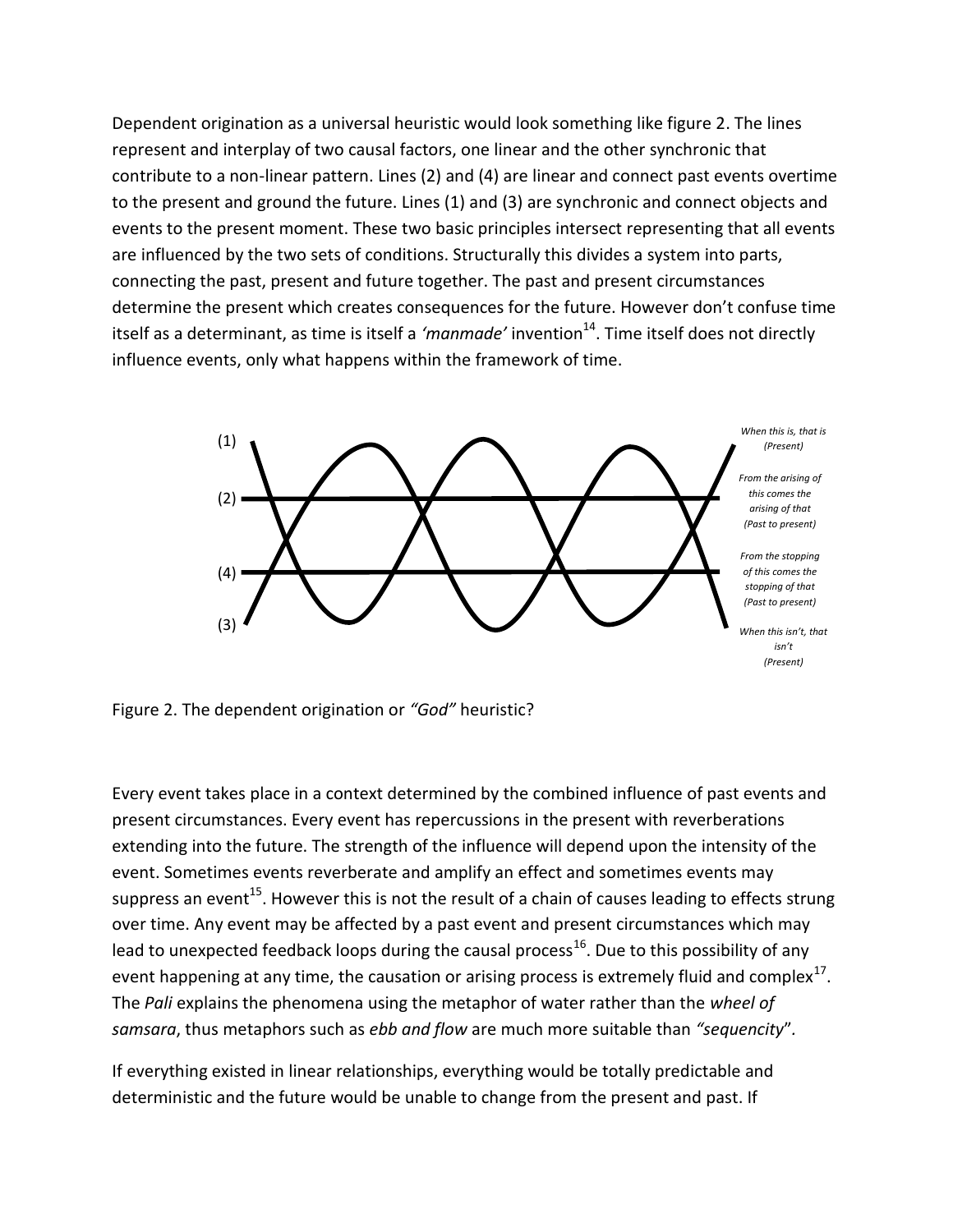everything was totally in synchronic relationships there would be no relationships from on period to another and all events would be totally random and completely unpredictable. Everything would just break down and change without reason and connection. The two modes work in concurrence where past events and present circumstances create a potential, but not completely determined path.

Critical to the continuality of the processes of dependent origination is feedback. Feedback is one of the *energies (along with momentum)* that enable the system to operate continuously as a *self organizing system.* To understand how particular feedback occurs is to understand the manifestations of dependent origination. It is this feedback which defines interdependency. However this understanding may be beyond our cognitive abilities and is thus one of the challenges for mankind to overcome in the future<sup>18</sup>.

Closed feedback loops are responsible for linearity of the system and open feedback loops are responsible for non-linearity of the system. Closed feedback loops influence quantitative rates within a system, such as a thermostat regulating temperature in a room. Open feedback systems are more dynamic and allow for changes in the state of a system, like the change in direction of wind within a weather system that brings a change in the state of weather.

Simple closed loop feedback systems can be responsible for counterintuitive behavior<sup>19</sup>. For example, we usually over correct heater thermostat systems which lead to oscillations in room temperature until we find a stable range. This is very similar in a free market pricing mechanism in economics where an increase in price leads to the entry of new producers until supply outstrips demand and the price decreases to a level where producers leave the industry, leading to supply shortages and increases in prices once again, in a continuous cycle.

Open systems tend to operate with multi-loop non-linear feedback systems where many variables provide for unpredictable results. It is the interaction of counter-reactive feedback loops that provide the unpredictability and *chaos* within the system. These feedback systems can also exist across the sub-systems of the environment where certain phenomena can exert enormous influence upon much more powerful phenomena in other sub-systems. This can clearly be seen in the current European financial crisis where public perception and sentiment has dramatic affects upon the stability/instability of the Euro and even fabric of the European financial system*, i.e., where collective thinking can become self fulfilling prophecies*. Not through the esoteric will of any collective unconscious but by the forces of behavioural economics. Mathematical formulas are centered on linearity and cannot predict the outcome of a system that is both *emergent* and *self organizing.* As the number of feedback loops increase the complexity of the system increases exponentially<sup>20</sup>.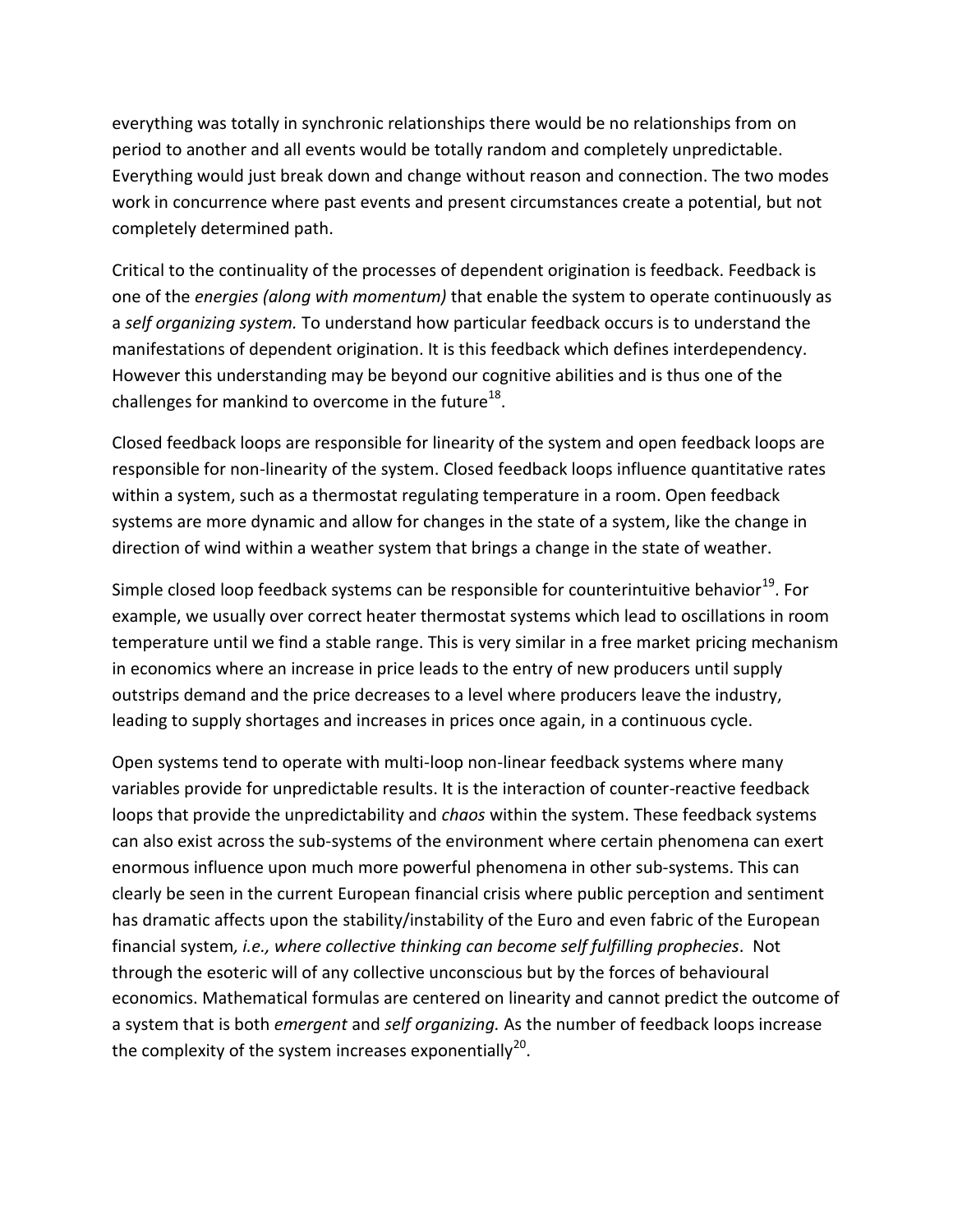If one traces back the stream of events, no root causes can be found for anything. Events are an emergence, a natural evolution where there is a mutually arising $^{21}$ . Open systems are just too complex to determine any single cause, and selecting single causes to explain phenomena would just delude reality. Consequently there is no beginning and end, just a continuous flow of events.

The doctrine of dependent origination applies to all things and subsequently all things are influenced by cause and effect. *Kammaniyama* the law of karma determines potential future behavior paths in a similar manner to how Foucault saw social interaction as *"….a set of actions upon other actions"<sup>22</sup>*. All events and phenomena produce karma. Karma is the *'potential'*  generated by *'cause and effect'* or the interrelationships between dynamic entities<sup>23</sup>. Karma can have a positive or negative consequence upon the future. Karma being a *'potential'*<sup>24</sup> is what keeps the universe transient across time dimensions. To some degree karma actually provides the substance to time, as without karma there would be no change in the universe and thus no time<sup>25</sup>. Karma is regularly mistaken for something psychic that acts upon the soul, more attuned to the romantic narrative of a humanized religious version of Buddhism<sup>26</sup>, or the mythology of reincarnation based on past deeds done upon the Earth. Other misinterpretations describe karma as a form of fate.

This heuristic can be applied to the cognitive, social, physical, and cosmos. It is the basis of all force or energy, the very medium we exist within.

The interdependence of existence is the fabric of all realities. It links the present with what has gone on before, explaining mutual dependence. This is much more complex than simple cause and effect relationships. For example, we saw that a plant needs soil, and within the soil, moisture to carry trace elements and nutrients to the root system that operates from enzymes and proteins formed through photosynthesis in a harmony of nature. There is no cause and effect, just mutual dependence. This heuristic explains Darwin's reefs, Lovelock's Gaia, the formation and existence of the solar system, quantum mechanics, society, and our self identity, intention, and behaviour. The fabric of quantum reality can be seen as the "God particle" or Higgs Boson, culture in the social domain that both knits and divides society, and imagination that enables humans to think, feel, create, and maintain a self identity. These are the seas upon which everything exists according to the nature of dependent origination, operating as a self organizing system.

The wisdom of the cosmos is contained within the above heuristic. Such a paradigm escapes esotericism, transcends theology and poses that the entire cosmos is the actual fabric of our reality. It is complex, but it is grounded, therefore a wisdom that one can obtain, the ultimate understanding about the great mystery – the creator. Creation does not occur through intended intelligent design, but rather by inter-dependence and co-arising – an emergence.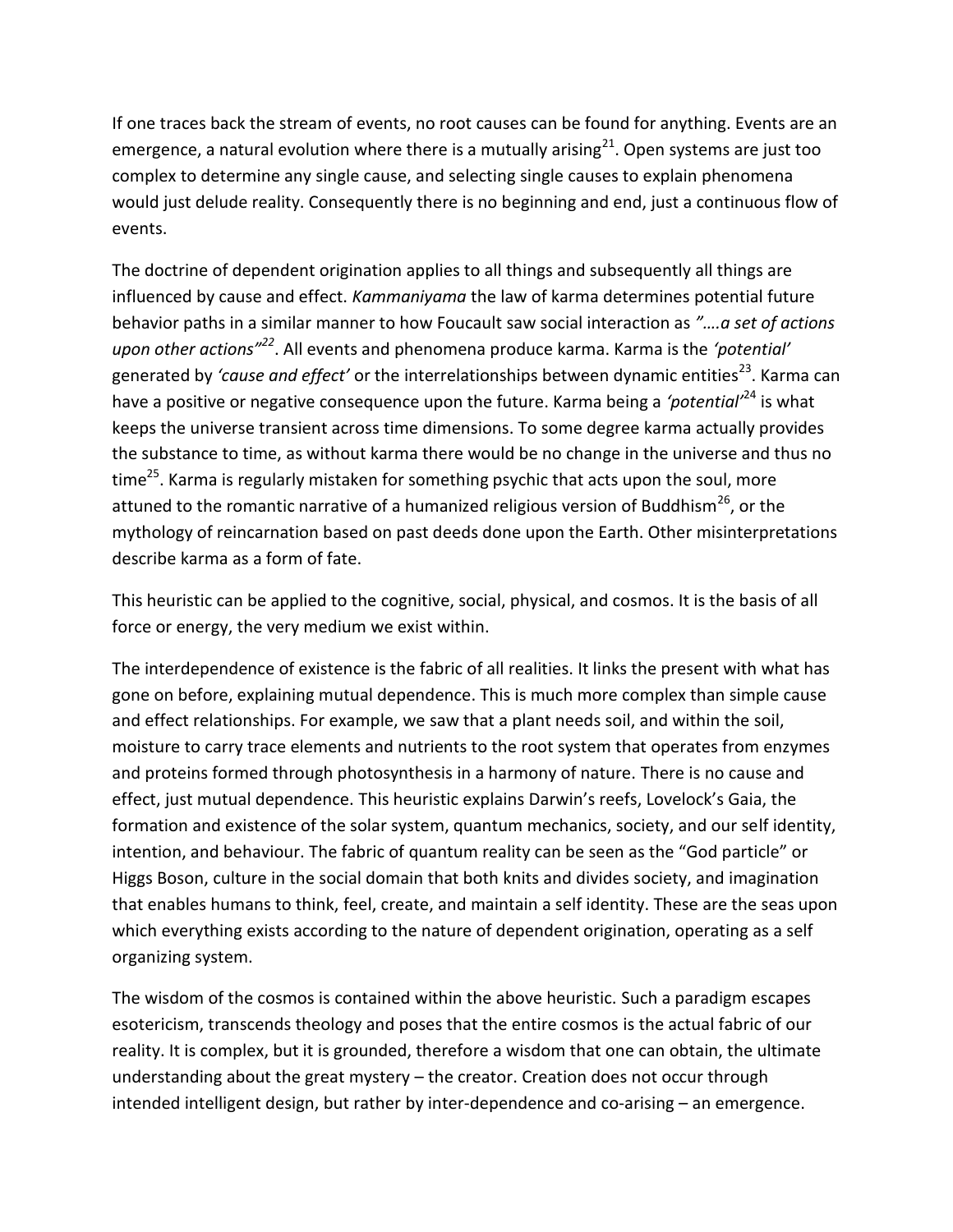Humanity did not arise by design, but by chance. Thus we have been unable to see God; because we have been within God. To understand *how* is to understand God. This heuristic as a metaphor implies that God is everything and everything is God.

This paradigm or potential reality of God would have a number of potential consequences:

Firstly, as time is an artificial creation of humankind, there cannot be a beginning or end, only arising or cessation. Therefore there may have not been a big bang and the multiverse theory may have validity making the concept of existence something far beyond what our imagination could ever comprehend. This also has implications for the earth and humankind, our existence is not permanent. As we exist within a self organizing system, change and evolution is inevitable. There is no such thing as immortality. Where we go after death is part of the great sustainability, we are recycled and exist as something else. Both metaphorically and physically we are children of the earth and the stars.

Secondly, ethics are about survival. Life follows the physical laws like everything else. Nothing is divine, just the result of heuristic probabilities – a good reason to be humble. Ethics have always been related to social order and have been culturally bounded. Society and religion have been the external medium of transference and perpetuation. Under the doctrine of dependent origination ethics or universal values exist within our true self, hidden by layer upon layer of constructed false identities, greatly influenced by the emotions we carry both instinctively and through our imagination<sup>27</sup>. Therefore non-ethical behaviour can be seen as ignorance. All evil in the world is thus a human and social construction. One of the great tragedies of today is that organized religion sees evil as a product of "satan" and absolves man for the evil he does through particular set rituals. Religion for numerous reasons has failed to provide humanity practical codes of ethics and morals to live by. Our ethics are driven by the notion of our existence. In addition to survival, ethics are needed to control the notion of ourselves, so one can live in social codependence. This realization would be the catalyst of a society built upon compassion, fairness, and equity.

Under dependent origination, the concept of cause and effect (or karma as it may be more commonly known) constitutes existence. It creates our notion of existence; our self views. Without karma we don't exist as a person – we are intellectually and emotionally a product of society and out experiences within it. What we think and feel shapes the present and influences future actions. All structure *(self identity, social, physical, etc)* is the consequences of prior actions sustained through past and present practices and experienced as obdurate<sup>28</sup>. As such karma is itself a potential process of transformation, an opportunity to change<sup>29</sup>. The opportunity to change is the key principle behind sustainability – not necessarily developing static practices that we believe are sustainable. A completely new paradigm about how we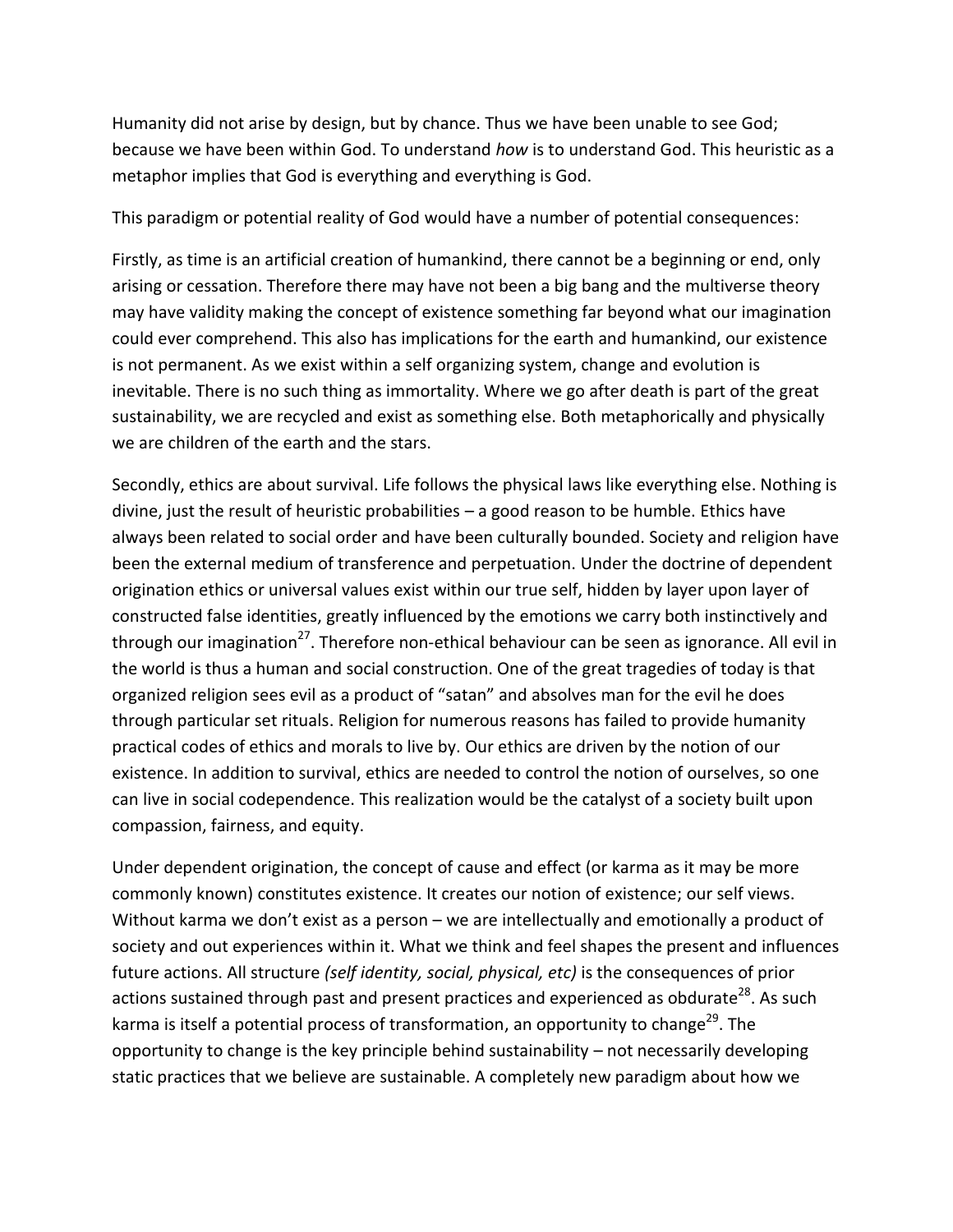think of sustainability is required drawing upon the lessons of co-arising and cessation in Darwin's reef, Lovelock's Gaia, and Hawking's multiverse.

Our imagination is grounded upon what we already know and this can only expand through further discovery and experience, but is limited by the metaphors we use. God certainly exists, within our imagination, where all reality exists. As our knowledge increases, so will our understanding of the concepts of God. Faith is fine, but not the faith of the premodal order that locks one into a narrow and unchanging view. Faith is often needed to pursue ideas and test validity – one of the prerequisites of man's ability to be creative and adapt; the real essence of sustainability.

Understanding is a dynamic construct according to dependent origination. Perhaps this essay should conclude with some words attributed to Albert Einstein. *"The religion of the future will be a cosmic religion. It should transcend a personal God and avoid dogmas and theology. Covering both the natural and the spiritual, it should be based on a religious sense arising from the experience of all things, natural and spiritual, as a meaningful unity."* Dependent origination may answer his description.

<sup>5</sup> Becker, E. (1973). *The Denial of Death,* New York, Free Press.

 $\overline{\phantom{a}}$ 

<sup>1</sup> Dawkins, R., (2006), *The God Delusion,* London, Black Swan.

<sup>2</sup> Hawking, S., & Mlodinow, L., (2010), *The Grand design: New answers to the ultimate questions in life,* London, Bantam Press.

<sup>&</sup>lt;sup>3</sup> Private communication with Arman Nobari, Sacramento, California.

<sup>&</sup>lt;sup>4</sup> Cohen postulated that objects are central to a society's collective identity, a role that God and religion has played throughout every society. Any object such as religion according to Blumer consists of meaning for a person and society for whom it is an object. Cohen, J., (1993), The conflicting views of symbolic interactionalists and Talcott Parsons concerns the nature of relations between persons and non-human objects: A sequel to "About steaks liking to be eaten", *Studies in Symbolic Interaction,* Vol. 14, pp. 127-153, Blumer, H., (1969), *Symbolic Interactionism: Perspective and Method,* Englewood Cliffs, NJ, Prentice Hall, P. 11.

 $6$  We derive meaning through comparison, thus meaning is a relative phenomenon.

<sup>7</sup> *Pali Tipitika* S.II.28,65

<sup>8</sup> Brown, M., (1949), *Natural Philosophy of Cause and Chance,* New York, Dover Publishers.

<sup>9</sup> Darwin, C. (1859). *The Origin of Species by means of natural selection on the preservation of favoured species in the struggle for life,* London, John Murray.

 $10$  Even the concept of complexity is relative to the number and nature of actions we are comparing our perceptions with.

<sup>&</sup>lt;sup>11</sup> Winnicott, D., W., (1967), *The Child, the family and the Outside World*, Reading, MA, Addison-Wesley.

 $12$  Even the conditions around our body are experienced through relatedness. For example, if you have been working outside on a hot day and go inside to an air conditioned room, upon returning outside the heat will feel unbearable. Initially the feeling was neutral, but only when one experiences comfortable conditions will the hot conditions outside become a conscious burden. In Buddhism this is important to the concept of suffering or *dukkha*. Relatedness and comparison as the basis of emotions like greed and envy.

<sup>13</sup> Taken from Hunter, M. (2009), *Essential Oils: Art, Science, Agriculture, Industry & Entrepreneurship: A focus on the Asia-pacific region,* New York, Nova Scientific Publishers, P. 355.

<sup>14</sup> Feynman, R., (1995), *Six Easy Pieces,* London, Penguin Books, P. 110.

<sup>&</sup>lt;sup>15</sup> A good example of amplification and suppression might be a company's sales. For example certain factors like population growth, rising per capita incomes, advertising, word of mouth, and more accessible channels to reach the